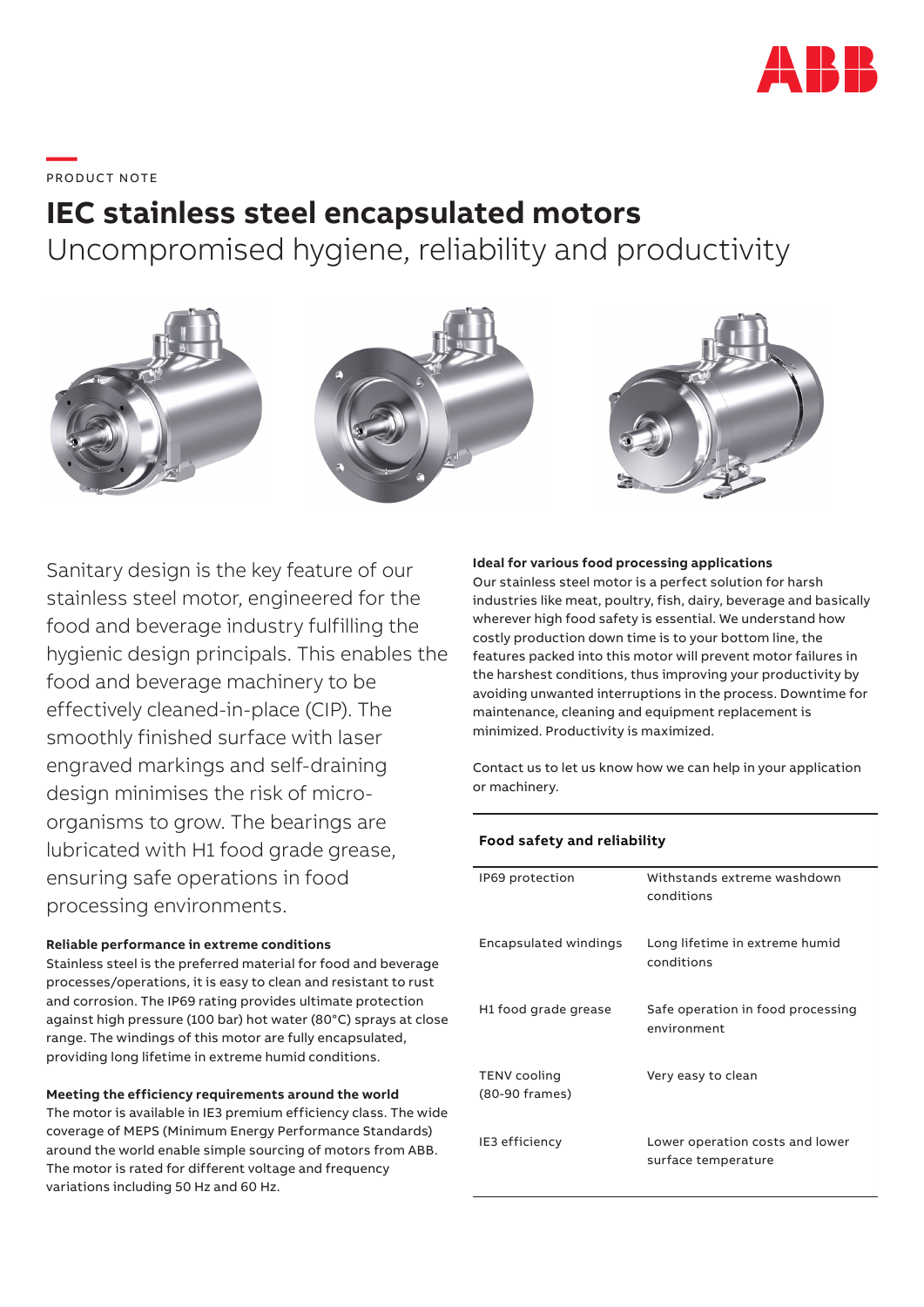# **Technical data** IEC Stainless steel encapsulated motors

|                        |                        |                |         | <b>Efficiency</b><br>IEC60034-30-<br>1; 2014 |              |             |             | Current         |         | Torque        |         |                       | Moment        |                                            |        |                               |
|------------------------|------------------------|----------------|---------|----------------------------------------------|--------------|-------------|-------------|-----------------|---------|---------------|---------|-----------------------|---------------|--------------------------------------------|--------|-------------------------------|
| Out-<br>put            |                        |                | Cooling | Speed                                        | Full<br>load | 3/4<br>load | 1/2<br>load | Power<br>factor | $I_{N}$ |               | $T_{N}$ | т,/                   |               | of inertia<br>$J = 1/4$<br>GD <sup>2</sup> | Weight | Sound<br>pressu-<br>re level  |
| kW                     | Motor type             | Product code   | method  | r/min                                        | 100%         | 75%         | 50%         | cos j           | А       | $I_{s}/I_{N}$ | Nm      | $T_{N}$               | $T_{b}/T_{N}$ | kgm <sup>2</sup>                           | kg     | $\mathsf{L}_{\mathsf{PA}}$ dB |
|                        | $3000 r/min = 2 poles$ |                |         | 400 V 50 Hz                                  |              |             |             |                 |         |               |         | <b>CENELEC</b> design |               |                                            |        |                               |
| 0,55                   | M3MA 80MA 2            | 3GMA081310-••B | IC410   | 2899                                         | 80,5         | 79,9        | 76,7        | 0,89            | 1,11    | 7,5           | 1,81    | 2,3                   | 3,8           | 0,0034                                     | 23     | 50                            |
| 0,75                   | M3MA 80MB 2            | 3GMA081320-••B | IC410   | 2891                                         | 84,6         | 84,7        | 82,3        | 0,88            | 1,45    | 7,7           | 2,48    | 2,3                   | 3,7           | 0,00339                                    | 23     | 47                            |
| 1,1                    | M3MA 80MC 2            | 3GMA081330-••B | IC410   | 2877                                         | 83,2         | 83,6        | 82,1        | 0,90            | 2,12    | 7,9           | 3,64    | 2,4                   | 3,8           | 0,00328                                    | 23     | 47                            |
| 1,5                    | M3MA 90MA 2            | 3GMA091310-••B | IC410   | 2903                                         | 88,3         | 89,0        | 88,2        | 0,91            | 2,71    | 8,7           | 4,93    | 2,6                   | 4,3           | 0,0354                                     | 52     | 44                            |
| 2,2                    | M3MA 90MB 2            | 3GMA091320-••B | IC410   | 2921                                         | 89,8         | 90,2        | 89,3        | 0,89            | 4,0     | 10,8          | 7,19    | 3,4                   | 5,3           | 0,0354                                     | 52     | 44                            |
| 3                      | M3MA 100LA 2           | 3GMA101510-••B | IC411   | 2905                                         | 88,9         | 89,2        | 87,8        | 0,92            | 5,34    | 9,1           | 9,86    | 2,7                   | 4,3           | 0,0131                                     | 60,5   | 62                            |
|                        | 1500 r/min = 4 poles   |                |         | 400 V 50 Hz                                  |              |             |             |                 |         |               |         | <b>CENELEC</b> design |               |                                            |        |                               |
| 0,37                   | M3MA 80MA 4            | 3GMA082310-••B | IC410   | 1456                                         | 81,3         | 79,4        | 74,0        | 0,68            | 0,98    | 7,6           | 2,47    | 3,9                   | 5,4           | 0,0049                                     | 23     | 50                            |
| 0,55                   | <b>M3MA 80MB 4</b>     | 3GMA082320-••B | IC410   | 1445                                         | 83,5         | 82,7        | 79,4        | 0,77            | 1,23    | 6,8           | 3,64    | 2,6                   | 3,9           | 0,0059                                     | 23     | 50                            |
| 0,75                   | <b>M3MA 80MC 4</b>     | 3GMA082330-••B | IC410   | 1436                                         | 83,4         | 82,6        | 79,0        | 0,76            | 1,7     | 7,5           | 5,0     | 3,4                   | 4,5           | 0,0067                                     | 23     | 50                            |
| 1,1                    | M3MA 90MA 4            | 3GMA092310-••B | IC410   | 1444                                         | 84,6         | 85,1        | 83,5        | 0,84            | 2,2     | 7,0           | 7,3     | 2,3                   | 3,6           | 0,0375                                     | 48     | 44                            |
| 1,5                    | <b>M3MA 90MB 4</b>     | 3GMA092320-••B | IC410   | 1437                                         | 86,5         | 87,5        | 86,9        | 0,87            | 2,8     | 6, 5          | 9,97    | 1,9                   | 3,2           | 0,0138                                     | 52     | 44                            |
| 2,2                    | M3MA 100LA 4           | 3GMA102510-••B | IC411   | 1461                                         | 88,0         | 87,4        | 85,1        | 0,68            | 5,36    | 8,7           | 14,4    | 2,7                   | 5,2           | 0,0178                                     | 57     | 62                            |
| 3                      | M3MA 100LB 4           | 3GMA102520-••B | IC411   | 1465                                         | 88,3         | 87,8        | 85,5        | 0,67            | 7,24    | 9,0           | 19,6    | 2,8                   | 4,9           | 0,0178                                     | 57     | 62                            |
|                        | 1000 r/min = 6 poles   |                |         | 400 V 50 Hz                                  |              |             |             |                 |         |               |         | <b>CENELEC</b> design |               |                                            |        |                               |
| 0,37                   | M3MA 80MA 6            | 3GMA083310-••B | IC410   | 960                                          | 78,7         | 76,9        | 71,3        | 0,58            | 1,15    | 5,4           | 3,73    | 2,7                   | 3,9           | 0,0129                                     | 23     | 47                            |
| 0,55                   | M3MA 90MA 6            | 3GMA093310-••B | IC410   | 959                                          | 80,9         | 80,0        | 76,3        | 0,67            | 1,46    | 5,3           | 5,48    | 2,1                   | 3,3           | 0,0117                                     | 48     | 44                            |
| 0,75                   | M3MA 90MB 6            | 3GMA093320-••B | IC410   | 964                                          | 83,1         | 82,1        | 78,4        | 0,64            | 2,02    | 5,4           | 7,43    | 2,1                   | 3,4           | 0,014                                      | 52     | 44                            |
| 1,1                    | M3MA 90MC 6            | 3GMA093330-••B | IC410   | 959                                          | 82,5         | 81,9        | 78,8        | 0,66            | 2,91    | 5,4           | 11,0    | 2,1                   | 3,4           | 0,014                                      | 52     | 44                            |
| 1,5                    | M3MA 100LA 6           | 3GMA103510-••B | IC411   | 977                                          | 88,6         | 88,0        | 85,5        | 0,64            | 3,8     | 6,7           | 14,7    | 1,8                   | 4,0           | 0,0181                                     | 58     | 62                            |
|                        | $3600 r/min = 2 poles$ |                |         | 460 V 60 Hz                                  |              |             |             |                 |         |               |         | <b>CENELEC</b> design |               |                                            |        |                               |
| 0,55                   | M3MA 80MA 2            | 3GMA081310-••B | IC410   | 3508                                         | 80,8         | 79,3        | 75,1        | 0,88            | 0,97    | 8,5           | 1,5     | 2,4                   | 4,4           | 0,0034                                     | 23     | 50                            |
| 0,75                   | M3MA 80MB 2            | 3GMA081320-••B | IC410   | 3504                                         | 77,0         | 75,2        | 70,1        | 0,87            | 1,28    | 8,9           | 2,04    | 2,4                   | 4,4           | 0,00339                                    | 23     | 47                            |
| 1,1                    | M3MA 80MC 2            | 3GMA081330-••B | IC410   | 3492                                         | 84,0         | 84,0        | 82,6        | 0,89            | 1,84    | 9,3           | 3       | 2,5                   | 4,5           | 0,00328                                    | 23     | 47                            |
| 1,5                    | M3MA 90MA 2            | 3GMA091310-••B | IC410   | 3513                                         | 85,5         | 85,4        | 82,7        | 0,9             | 2,71    | 9,8           | 4,08    | 2,7                   | 4,9           | 0,0354                                     | 52     | 44                            |
| 2,2                    | M3MA 90MB 2            | 3GMA091320-••B | IC410   | 3531                                         | 86,5         | 86,1        | 84,0        | 0,87            | 3,53    | 12,4          | 5,95    | 3,6                   | 6,2           | 0,0354                                     | 52     | 44                            |
| 3                      | M3MA 100LA 2           | 3GMA101510-••B | IC411   | 3516                                         | 88,5         | 87,7        | 85,2        | 0,91            | 4,69    | 10,7          | 8,15    | 3,0                   | 5,1           | 0,0131                                     | 60,5   | 62                            |
|                        | 1800 r/min = 4 poles   |                |         | 460 V 60 Hz                                  |              |             |             |                 |         |               |         | <b>CENELEC</b> design |               |                                            |        |                               |
| 0,37                   | M3MA 80MA 4            | 3GMA082310-••B | IC410   | 1758                                         | 81,6         | 78,9        | 73,3        | 0,64            | 0,9     | 8,5           | 2,04    | 4,3                   | 6,4           | 0,0049                                     | 23     | 50                            |
| 0,55                   | M3MA 80MB 4            | 3GMA082320-••B | IC410   | 1743                                         | 83,9         | 82,6        | 78,7        | 0,76            | 1,08    | 7,9           | 3,01    | 2,8                   | 4,5           | 0,0059                                     | 23     | 50                            |
| 0,75                   | M3MA 80MC 4            | 3GMA082330-••B | IC410   | 1748                                         | 85,5         | 84,0        | 80,3        | 0,72            | 1,58    | 8,6           | 5       | 3,7                   | 5,3           | 0,0067                                     | 23     | 50                            |
| 1,1                    | M3MA 90MA 4            | 3GMA092310-••B | IC410   | 1751                                         | 86,5         | 86,1        | 83,7        | 0,82            | 1,98    | 8,1           | 6       | 2,5                   | 4,2           | 0,0375                                     | 48     | 44                            |
| 1,5                    | M3MA 90MB 4            | 3GMA092320-••B | IC410   | 1745                                         | 86,5         | 86,6        | 85,0        | 0,85            | 2,51    | 7,6           | 8,21    | 2,1                   | 3,7           | 0,0138                                     | 52     | 44                            |
| 2,2                    | M3MA 100LA 4           | 3GMA102510-••B | IC411   | 1779                                         | 89,5         | 88,5        | 85,3        | 0,65            | 4,76    | 10,3          | 11,8    | 3,4                   | 6,3           | 0,0178                                     | 57     | 66                            |
| 3                      | M3MA 100LB 4           | 3GMA102520-••B | IC411   | 1771                                         | 89,5         | 88,3        | 85,3        | 0,66            | 6,43    | 10,3          | 16,2    | 3,1                   | 5,8           | 0,0178                                     | 57     | 62                            |
| 1200 $r/min = 6$ poles |                        |                |         |                                              | 460 V 60 Hz  |             |             |                 |         |               |         | <b>CENELEC</b> design |               |                                            |        |                               |
| 0,37                   | M3MA 80MA 6            | 3GMA083310-••B | IC410   | 1172                                         | 79,2         | 76,5        | 70,5        | 0,57            | 1,05    | 5,9           | 3,07    | 2,8                   | 4,5           | 0,0129                                     | 23     | 47                            |
| 0,55                   | M3MA 90MA 6            | 3GMA093310-••B | IC410   | 1165                                         | 81,7         | 79,8        | 75,2        | 0,63            | 1,46    | 5,9           | 4,51    | 2,1                   | 3,8           | 0,0117                                     | 48     | 44                            |
| 0,75                   | M3MA 90MB 6            | 3GMA093320-••B | IC410   | 1168                                         | 82,5         | 80,5        | 75,7        | 0,61            | 1,85    | 5,9           | 6,13    | 2,2                   | 4,0           | 0,014                                      | 52     | 44                            |
| 1,5                    | M3MA 100LA 6           | 3GMA103510-••B | IC411   | 1180                                         | 88,5         | 87,2        | 83,9        | 0,62            | 3,38    | 7,5           | 12,1    | 1,9                   | 4,7           | 0,0181                                     | 58     | 62                            |

Product code - two bullets will be replaced with:

**Mounting arrangement (position 12):**

A = Foot-mounted, top-mounted terminal box - IM1001, B3 (frame size 100)

B = Flange-mounted, large flange - IM3001, B5 (frame sizes 80-100) C = Flange-mounted, small flange - IM3601, B14 (frame sizes 80-100)

**Voltage and frequency (position 13:**<br>S = 230 VD, 400 VY, 220 VD, 3 230 VD, 400 VY, 220 VD, 380 VY, 50 Hz

440 VY, 460 VD, 60 Hz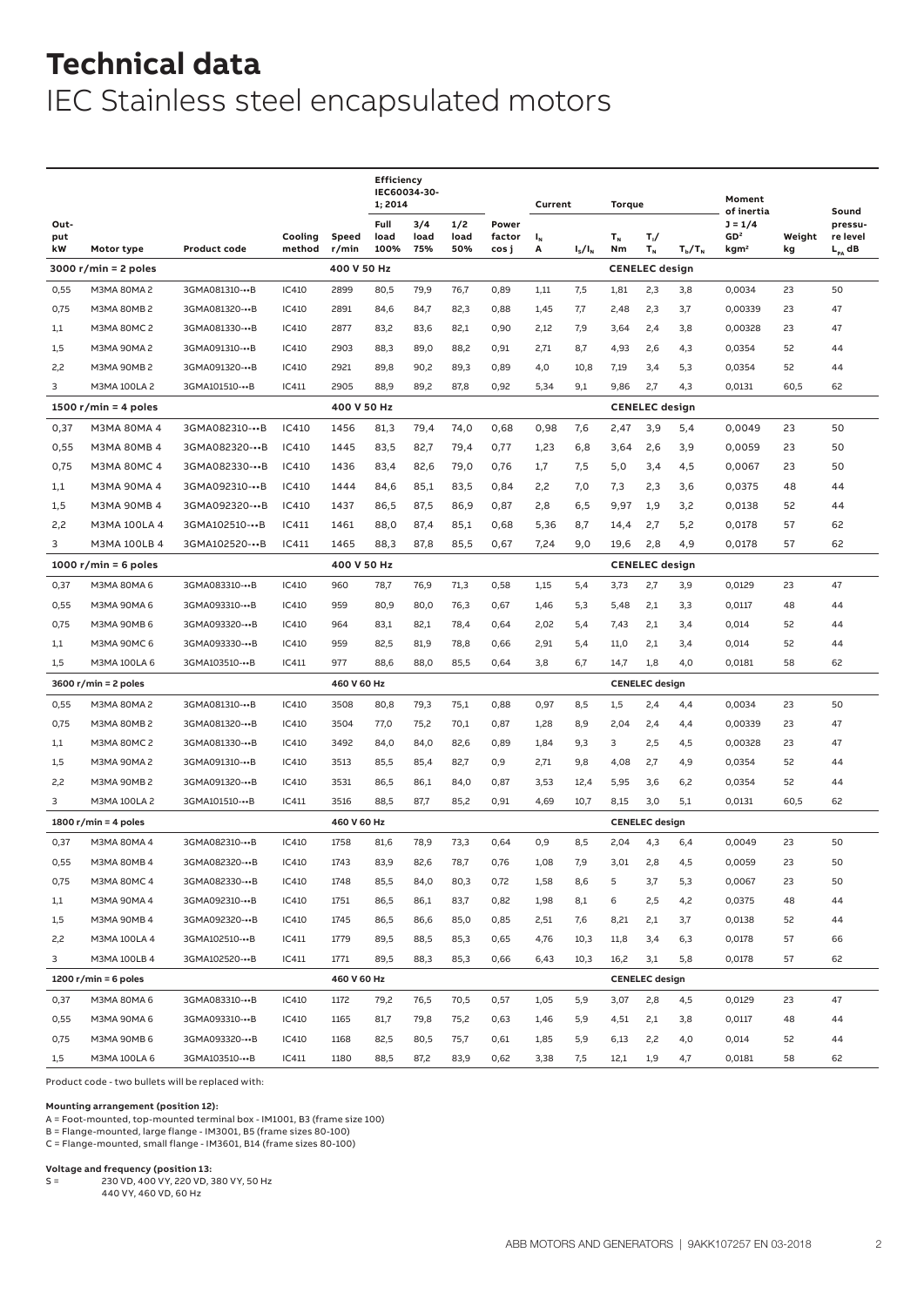# **Dimension drawings**  IEC stainless steel encapsulated motors, IEC 80-90

#### **Flange-mounted B14 Flange-mounted B5**









|               |     |     |    |                |    |    |    |      |      |       |       |       | Flange-mounted B5 |     |     |    |     |     | <b>Flange-mounted B14</b> |          |                |  |  |  |  |
|---------------|-----|-----|----|----------------|----|----|----|------|------|-------|-------|-------|-------------------|-----|-----|----|-----|-----|---------------------------|----------|----------------|--|--|--|--|
| Motor<br>size | AC. | ØAE | ØD | DB             | Е. | ЕG | F. | G    | GА   | HB    | L.    | VA    | м                 | N   | P   | s  |     | м   | N                         | <b>P</b> |                |  |  |  |  |
| 80            | 156 | 97  | 19 | M6             | 40 | 19 | 6  | 15,5 | 21,5 | 140   | 354   | 247   | 156               | 130 | 200 | 14 | 3,5 | 100 | 80                        | 120      | M6             |  |  |  |  |
| 90            | 175 | 97  | 24 | M <sub>8</sub> | 50 | 19 | -8 | 20   | 27   | 149.5 | 435,5 | 268,5 | 165               | 130 | 200 | 14 | 3,5 | 115 | 95                        | 140      | M <sub>8</sub> |  |  |  |  |

### IEC stainless steel encapsulated motors, IEC 100

**Flange-mounted B5 Flange-mounted B14**



**Foot-mounted B3**







|               |       |     |    |     |    |     |    |    |    |       |       |          |              | <b>Flange-mounted B5</b> |     |     |      |   |     | <b>Flange-mounted B14</b> |     |                |     |  |  |  |
|---------------|-------|-----|----|-----|----|-----|----|----|----|-------|-------|----------|--------------|--------------------------|-----|-----|------|---|-----|---------------------------|-----|----------------|-----|--|--|--|
| Motor<br>size | AC    | ØAE | ØD | DB  | E  | EG. |    | G  | GА | HB    |       | VA<br>B3 | VA<br>B5/B14 | M                        | N   | P   | s.   |   | M   |                           | P   |                |     |  |  |  |
| 100           | 194.5 | 97  | 28 | M10 | 60 | 22  | -8 | 24 | 31 | 161,6 | 480,5 | 249.5    |              | 215                      | 180 | 250 | 14,5 | 4 | 130 | 110                       | 159 | M <sub>8</sub> | 3.5 |  |  |  |